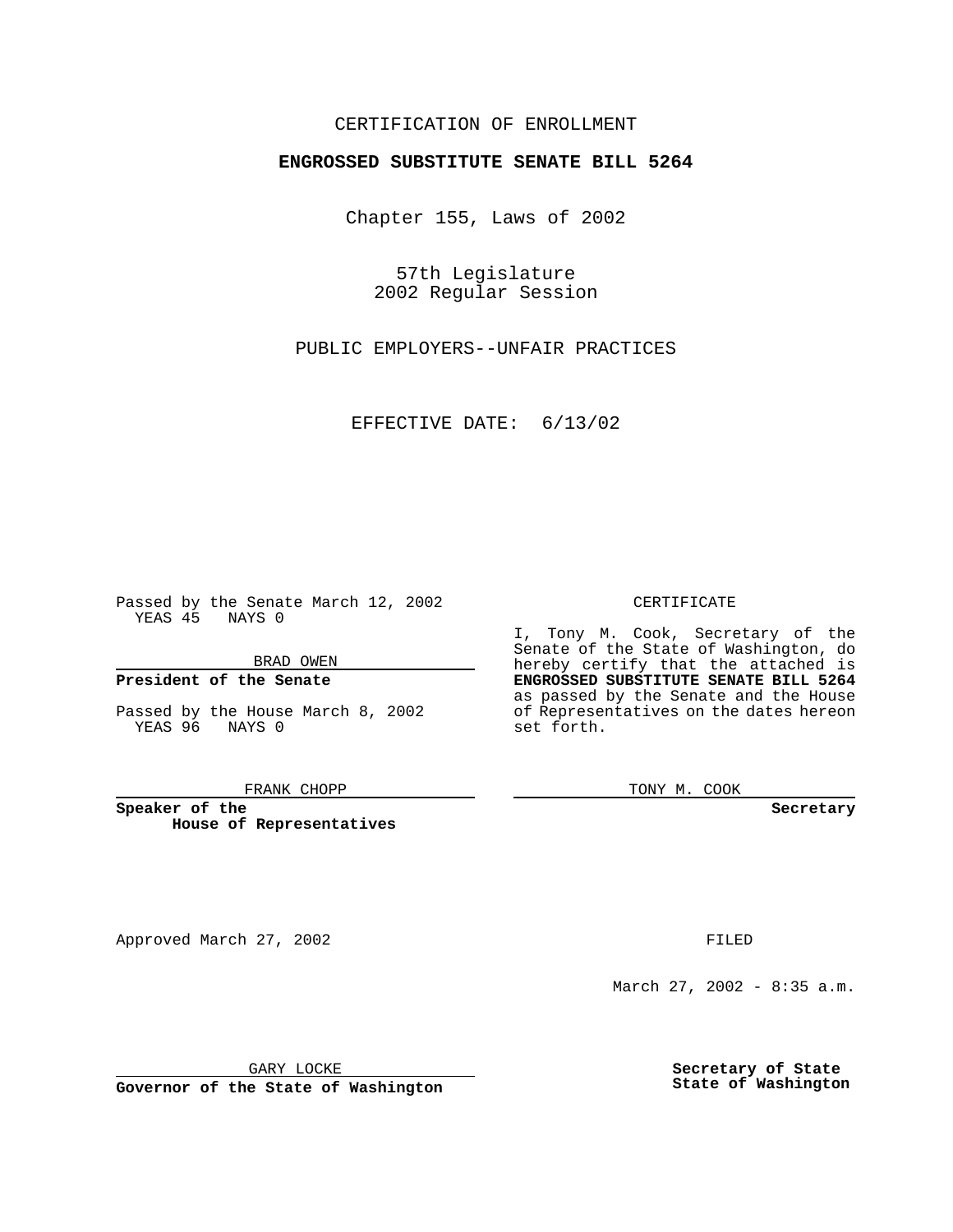## **ENGROSSED SUBSTITUTE SENATE BILL 5264** \_\_\_\_\_\_\_\_\_\_\_\_\_\_\_\_\_\_\_\_\_\_\_\_\_\_\_\_\_\_\_\_\_\_\_\_\_\_\_\_\_\_\_\_\_\_\_

\_\_\_\_\_\_\_\_\_\_\_\_\_\_\_\_\_\_\_\_\_\_\_\_\_\_\_\_\_\_\_\_\_\_\_\_\_\_\_\_\_\_\_\_\_\_\_

### AS AMENDED BY THE HOUSE

Passed Legislature - 2002 Regular Session

### **State of Washington 57th Legislature 2001 Regular Session**

**By** Senate Committee on Ways & Means (originally sponsored by Senators Prentice, Fraser, Patterson, Costa, Shin, Kline, Kohl-Welles, Constantine, Jacobsen, Winsley and Gardner)

READ FIRST TIME 03/08/01.

 AN ACT Relating to unfair practices by public employers with respect to eligibility for employment-based benefits; adding new sections to chapter 49.44 RCW; and creating a new section.

BE IT ENACTED BY THE LEGISLATURE OF THE STATE OF WASHINGTON:

 NEW SECTION. **Sec. 1.** A new section is added to chapter 49.44 RCW to read as follows:

 The legislature intends that public employers be prohibited from misclassifying employees, or taking other action to avoid providing or continuing to provide employment-based benefits to which employees are entitled under state law or employer policies or collective bargaining agreements applicable to the employee's correct classification.

 This act does not mandate that any public employer provide benefits to actual temporary, seasonal, or part-time employees beyond the benefits to which they are entitled under state law or employer policies or collective bargaining agreements applicable to the employee's correct classification. Public employers may determine eligibility rules for their own benefit plans and may exclude categories of workers such as "temporary" or "seasonal," so long as the definitions and eligibility rules are objective and applied on a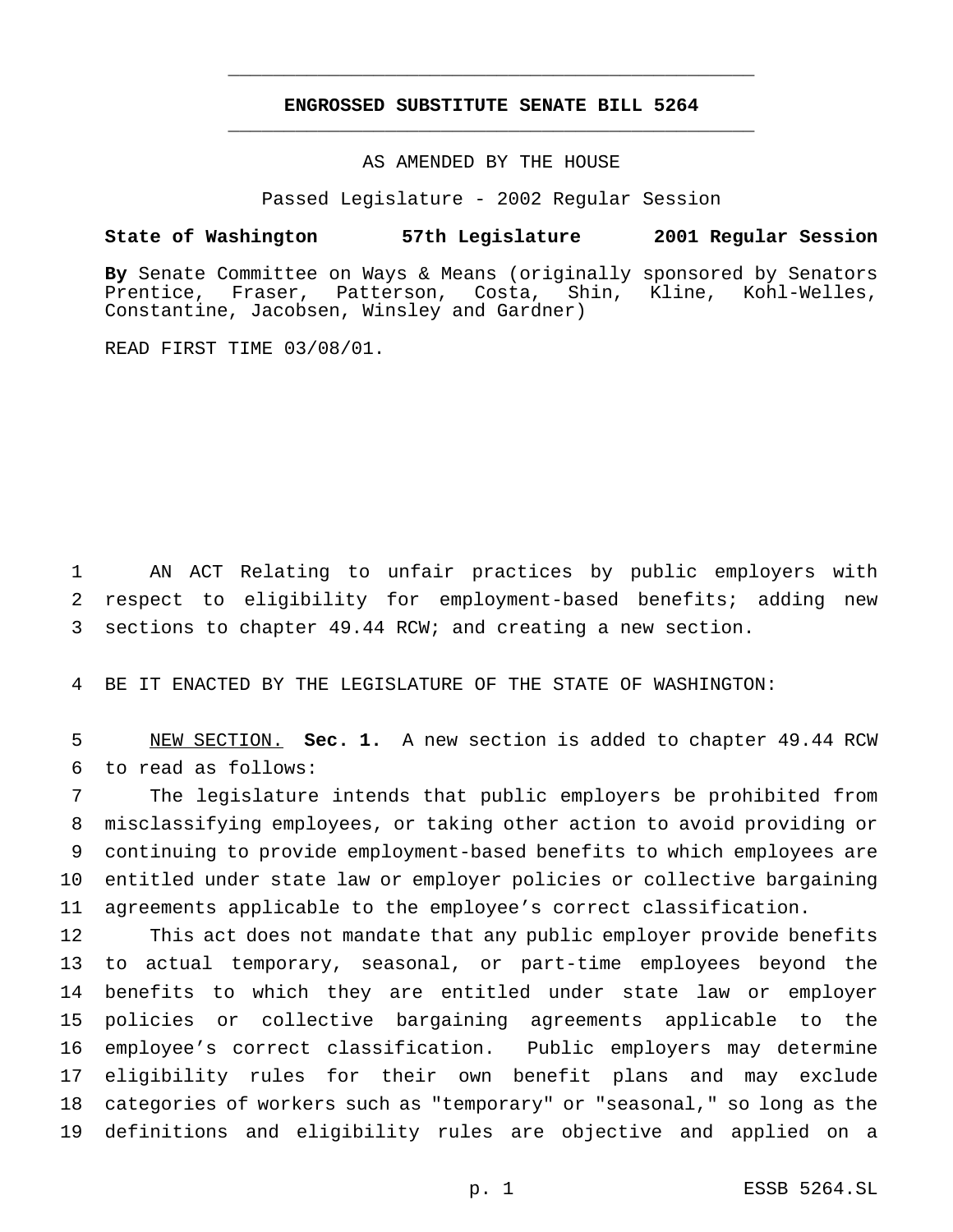consistent basis. Objective standards, such as control over the work and the length of the employment relationship, should determine whether a person is an employee who is entitled to employee benefits, rather than the arbitrary application of labels, such as "temporary" or "contractor." Common law standards should be used to determine whether a person is performing services as an employee, as a contractor, or as part of an agency relationship.

 This act does not modify any statute or policy regarding the employment of: Public employee retirees who are hired for postretirement employment as provided for in chapter 41.26, 41.32, 41.35, or 41.40 RCW or who work as contractors; or enrolled students who receive employment as student employees or as part of their education or financial aid.

 NEW SECTION. **Sec. 2.** A new section is added to chapter 49.44 RCW to read as follows:

(1) It is an unfair practice for any public employer to:

 (a) Misclassify any employee to avoid providing or continuing to provide employment-based benefits; or

 (b) Include any other language in a contract with an employee that requires the employee to forgo employment-based benefits.

 (2) The definitions in this subsection apply throughout this act unless the context clearly requires otherwise.

 (a) "Employee" means a person who is providing services for compensation to an employer, unless the person is free from the employer's direction and control over the performance of work. This definition shall be interpreted consistent with common law.

 (b) "Employment-based benefits" means any benefits to which employees are entitled under state law or employer policies or collective bargaining agreements applicable to the employee's correct classification.

 (c) "Public employer" means: (i) Any unit of local government including, but not limited to, a county, city, town, municipal corporation, quasi-municipal corporation, or political subdivision; and (ii) the state, state institutions, and state agencies. This definition shall be interpreted consistent with common law.

 (d) "Misclassify" and "misclassification" means to incorrectly classify or label a long-term public employee as "temporary," "leased," "contract," "seasonal," "intermittent," or "part-time," or to use a